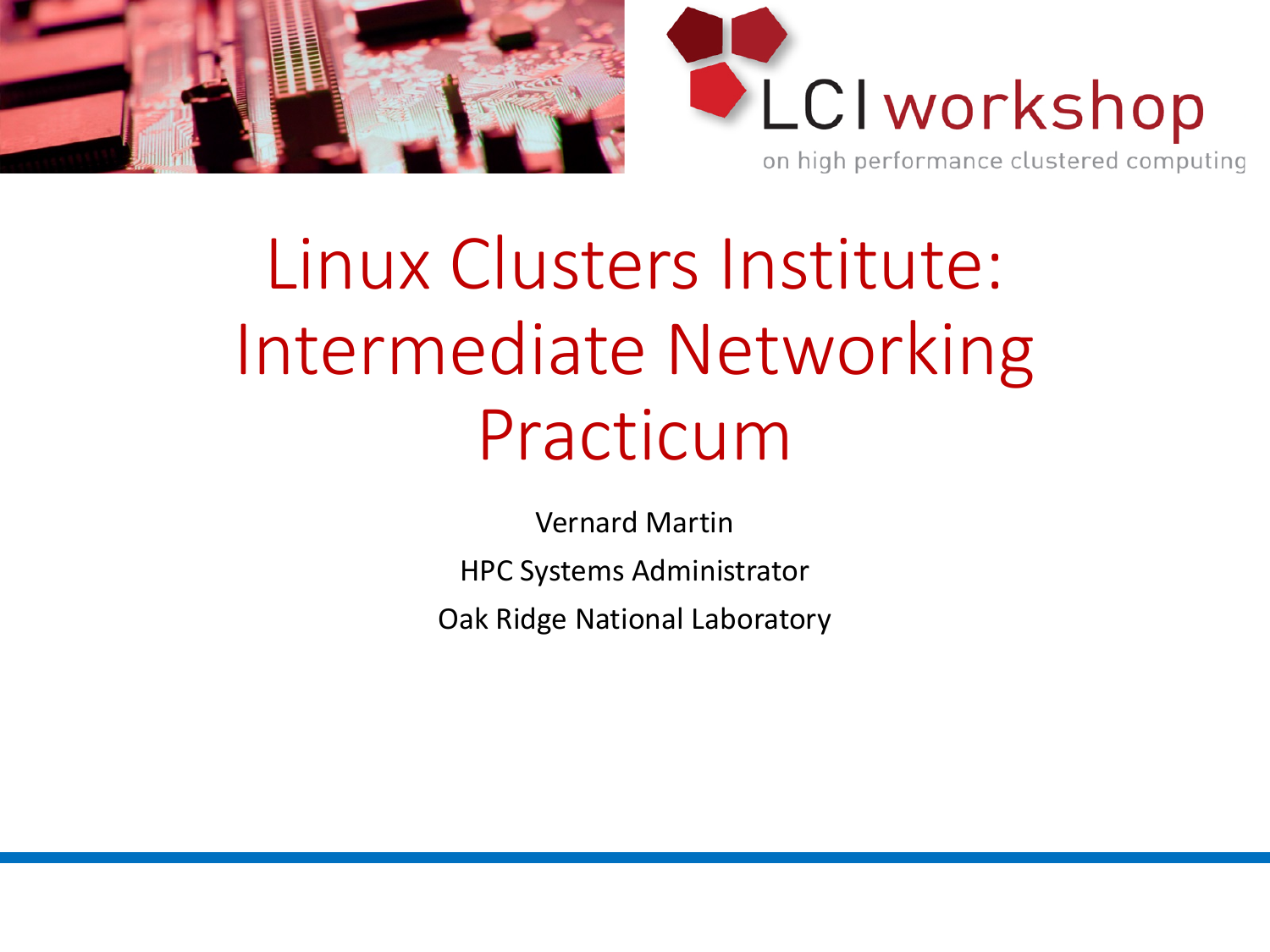

# Hand-On with InfiniBand Setup

#### • Sorta

- InfiniBand hardware is expensive and rarely just lying around
- There are few simulators
	- Ibmgtsim: simulates the Fabric as defined by a given topology.
	- Ibsim: Voltaire IB fabric simulator (uses output of ibnetdiscover)
- Psuedo-Interfaces
	- Psuedo InfiniBand HCA driver: provides IB functions without real IB HCA & fabric. Trys to simulate IB behavior without the physical attributes (i.e. speed, latency, etc)
		- Linux kernel module
		- Userspace plug-in module for libibverbs
		- IB switch emulator for multi-host mode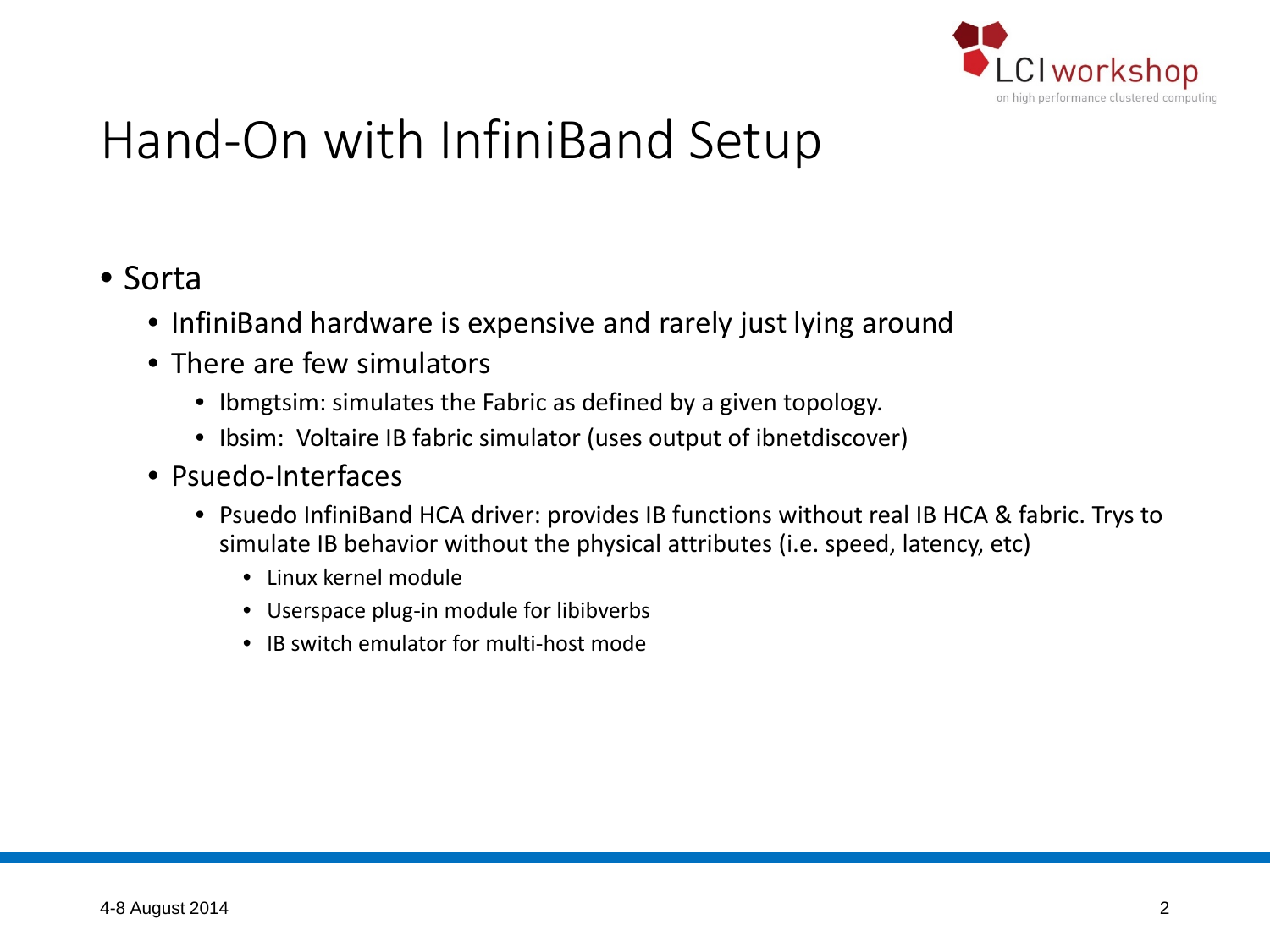

### Quick and Dirty IB Install

- Always upgrade your HBA and switch firmware
	- VERIFY that they are compatible as well!
	- This means scheduled downtime btw.
- Physically connect the network
	- Nodes to switches
	- Switches to switches in Fat Trees
- Choose a subnet manager (embedded switch vs host based)
- Load the kernel modules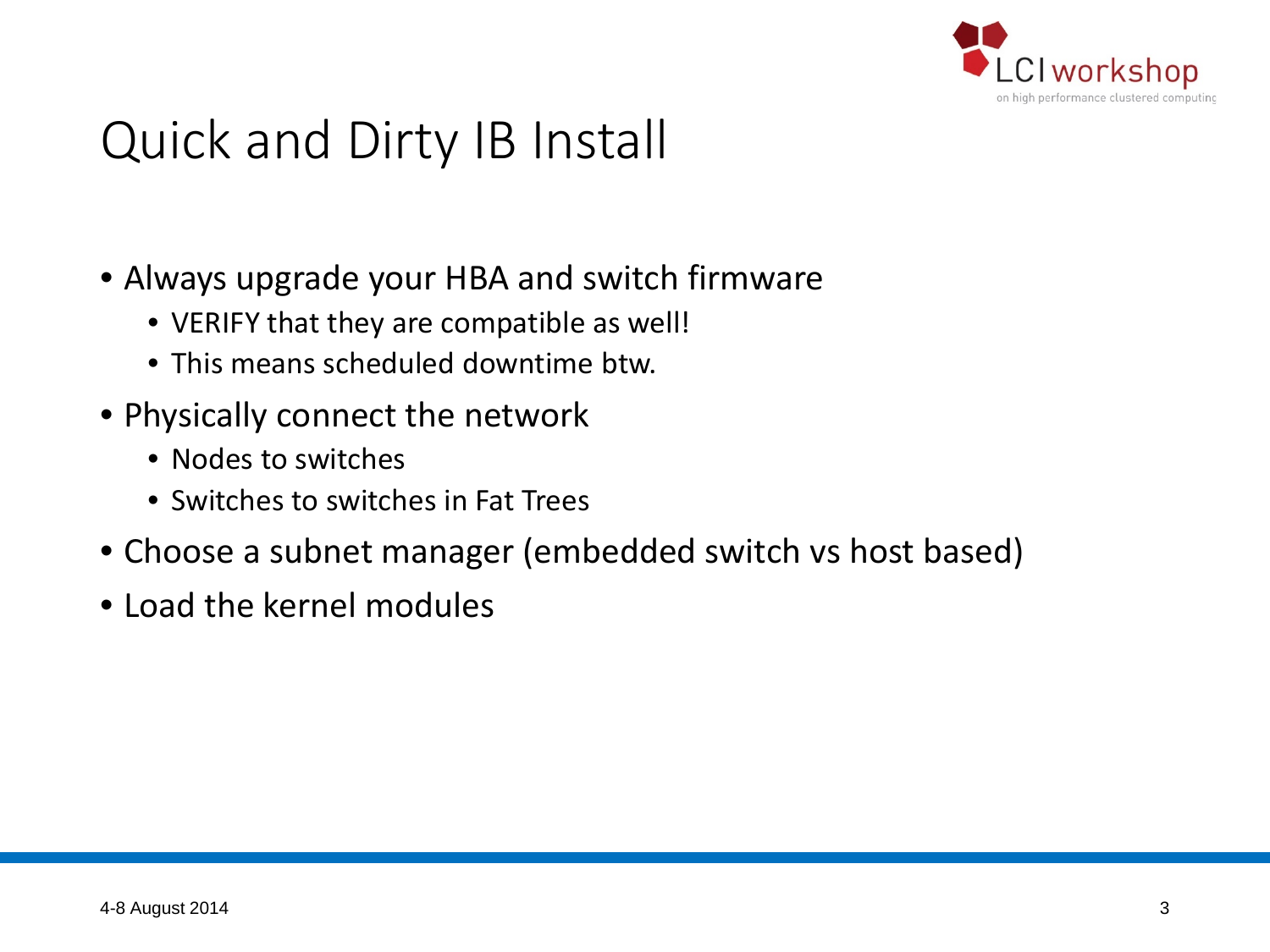

# What you need (normally)

- Hardware
	- Host Channel Adapter (card)
	- Switch/Router
- Software
	- Subnet Manager (sometimes provided in the switch/router)
	- libibverbs: core user space library that implements the hardware abstracted verbs protocol
	- rdma: package containing kernel modules plus administartion scripts
	- Ibutils, infiniband-diags: various utils for accessing the health of your IB fabric and testing end to end connectivity
	- Perftest,qperf: performance testing tools spefic to RDMA fabrics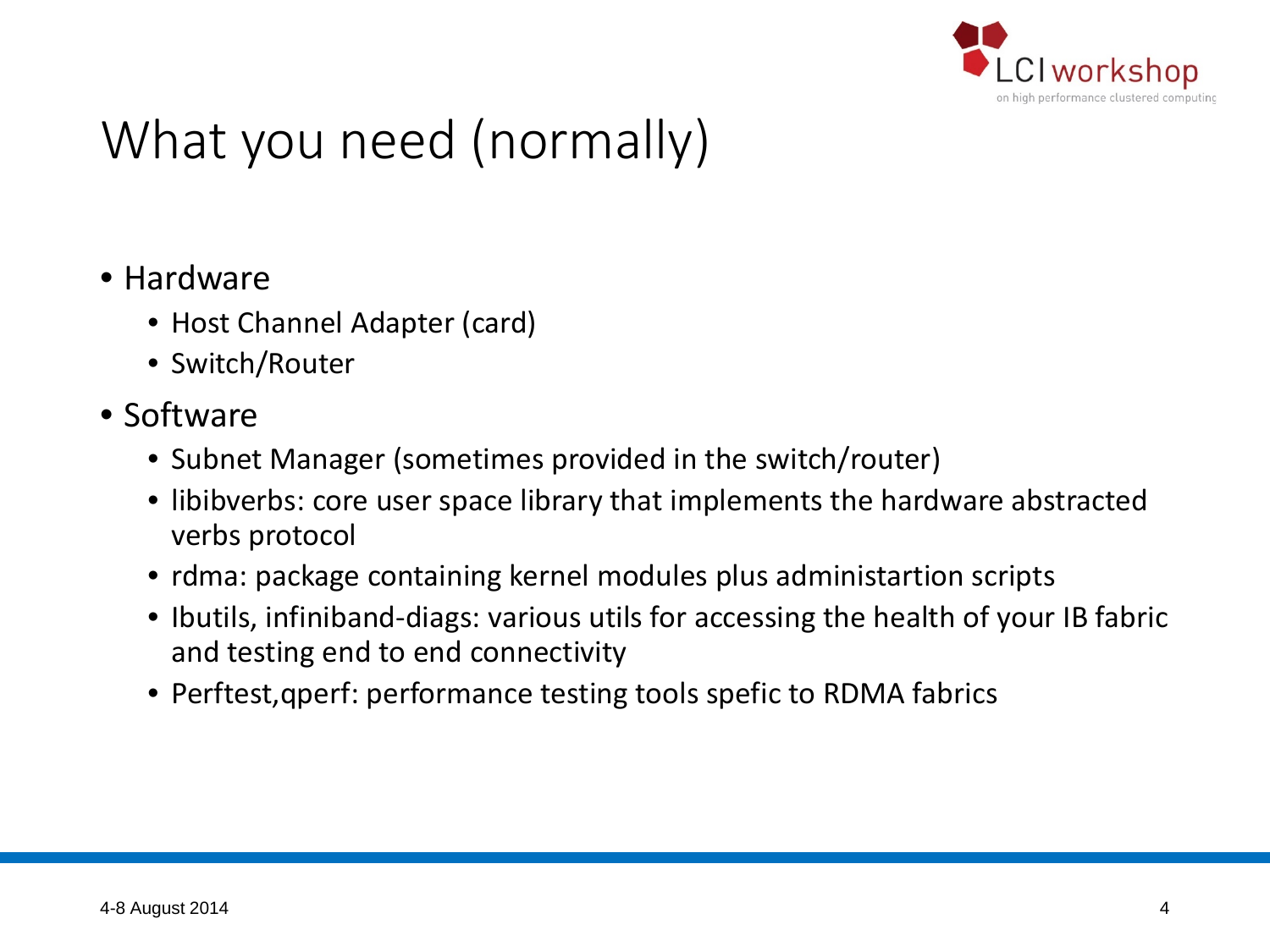

#### PIB Setup and Use

- RedHat/CentOS 6 supported
- RPMs you will need
- Software
	- rdma (service)
	- Kernel modules
	- Various IB diagnostic utils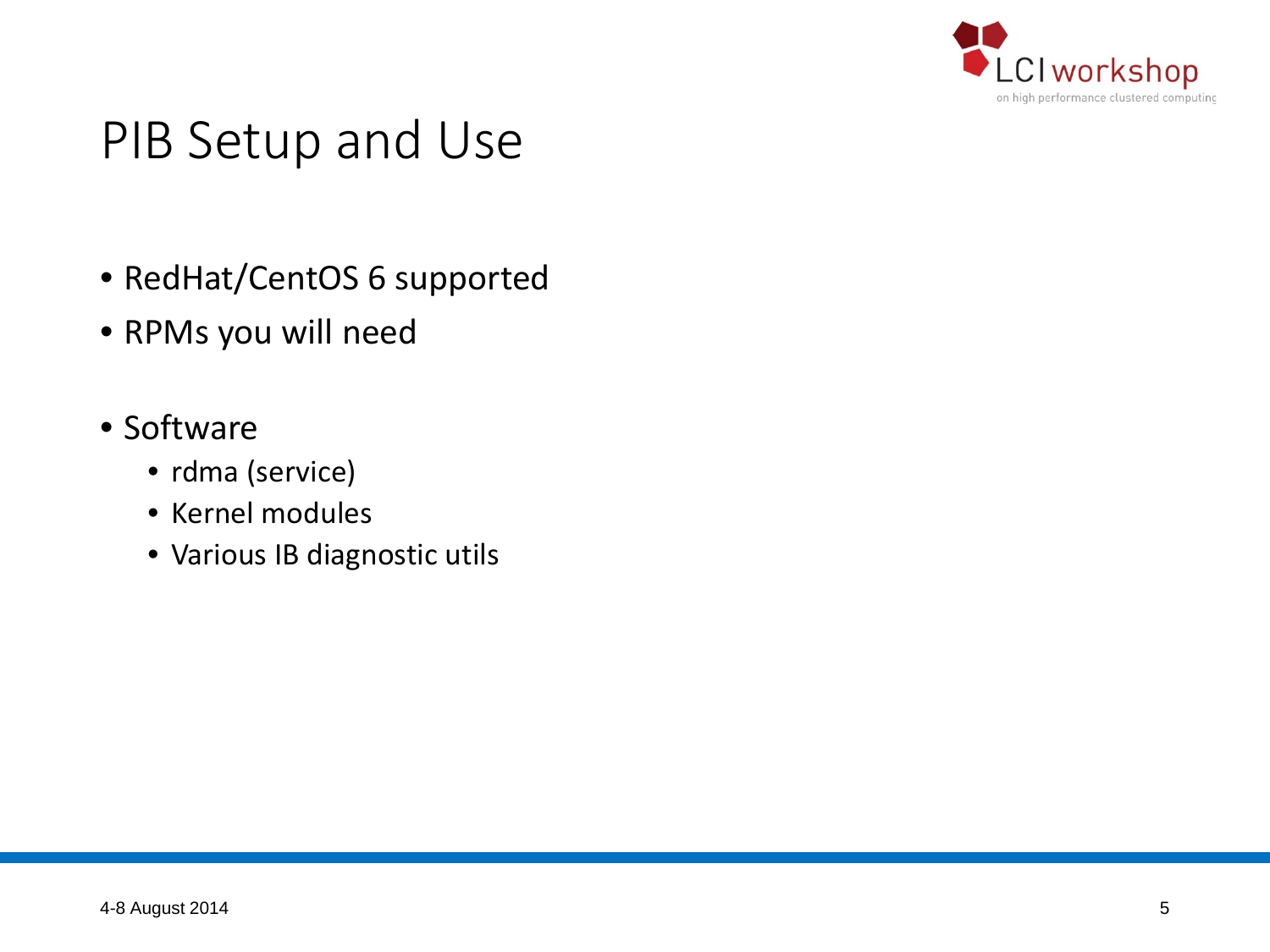

# Testing your Infiniband Network

Check the network health

- From a host
	- Ibstat
	- Ibhosts
	- Ibswitches
	- Ibping
	- Ib\_rdma\_lat: test RDMA latency
	- Ib\_rdma\_bw: test RDMA bandwidth
- From the switches
	- Usually a GUI interface
	- If subnet manager available, will show you that as well.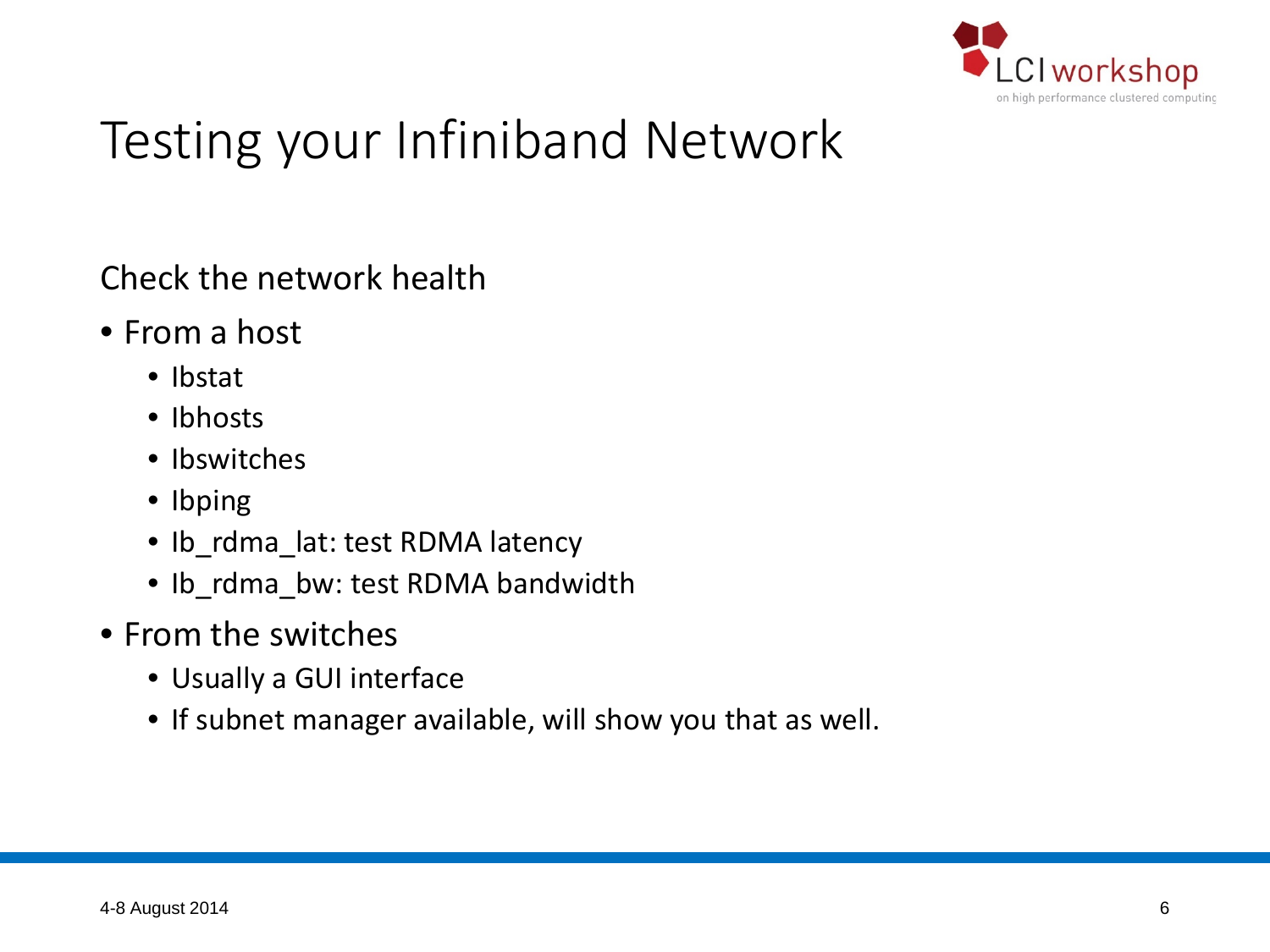

# Troubleshooting IB connection issues

OFED tools are very useful and can be used to debug most issues Knowing where the data is stored is equally important.

"ls /sys/class/infiniband": S Shows what IB hardware modules are in use

"cat /sys/class/infiniband/mlx4\_0/ports/1/state":

ACTIVE: hardware is initialized and found by a subnet manager

INIT: the hardware is initialized but no subnet manager has added the port to the fabric yet

(might need to start a subnet manager such as opensm)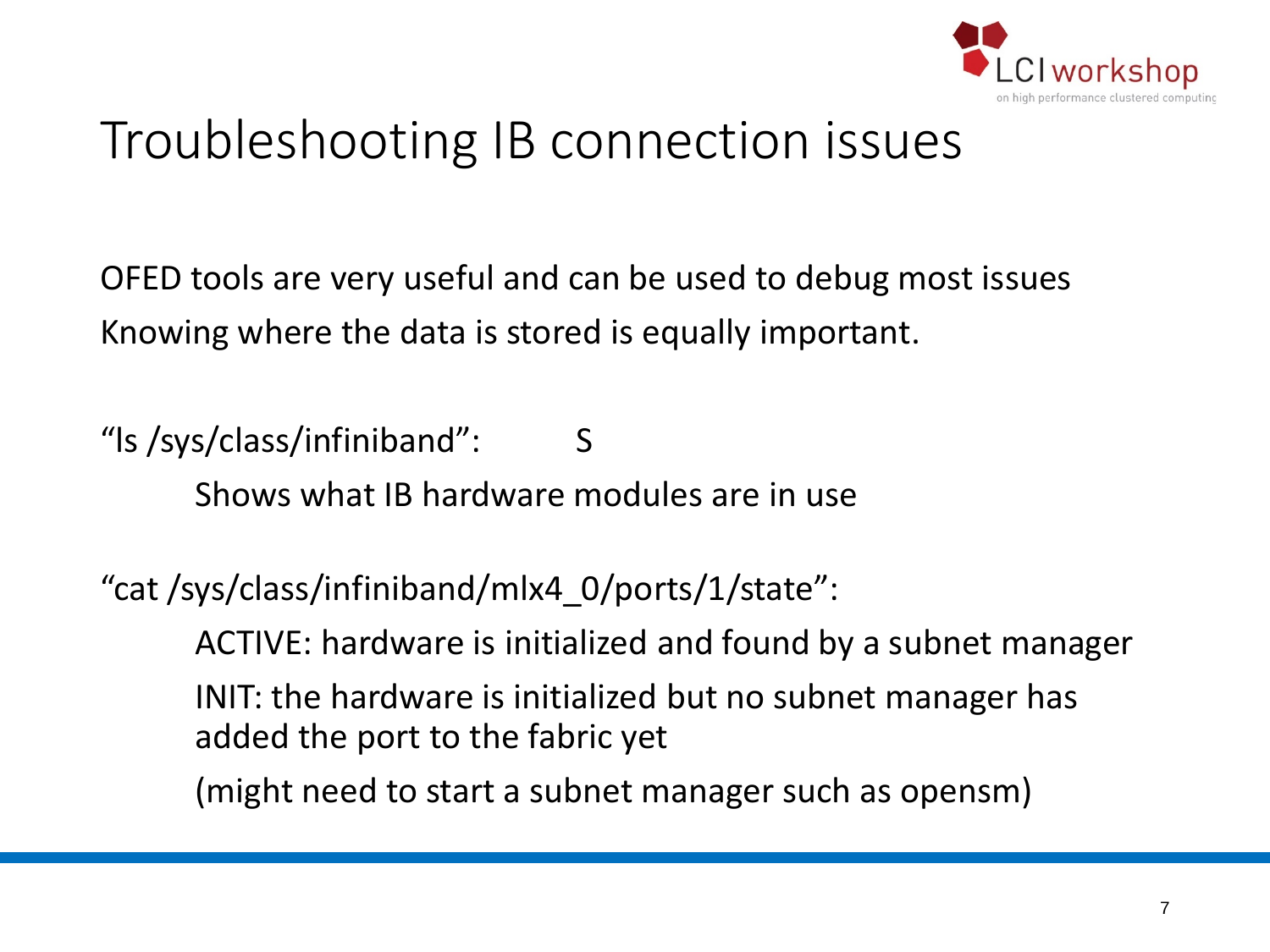

# lspci/ibv\_devices

Utility for displaying information about all PCI buses in the system and all devices connected to them

"lscpi | grep –I Infiniband" to find all cards on the host.

Lists RDMA capable devices installed in the system

"ibv devices"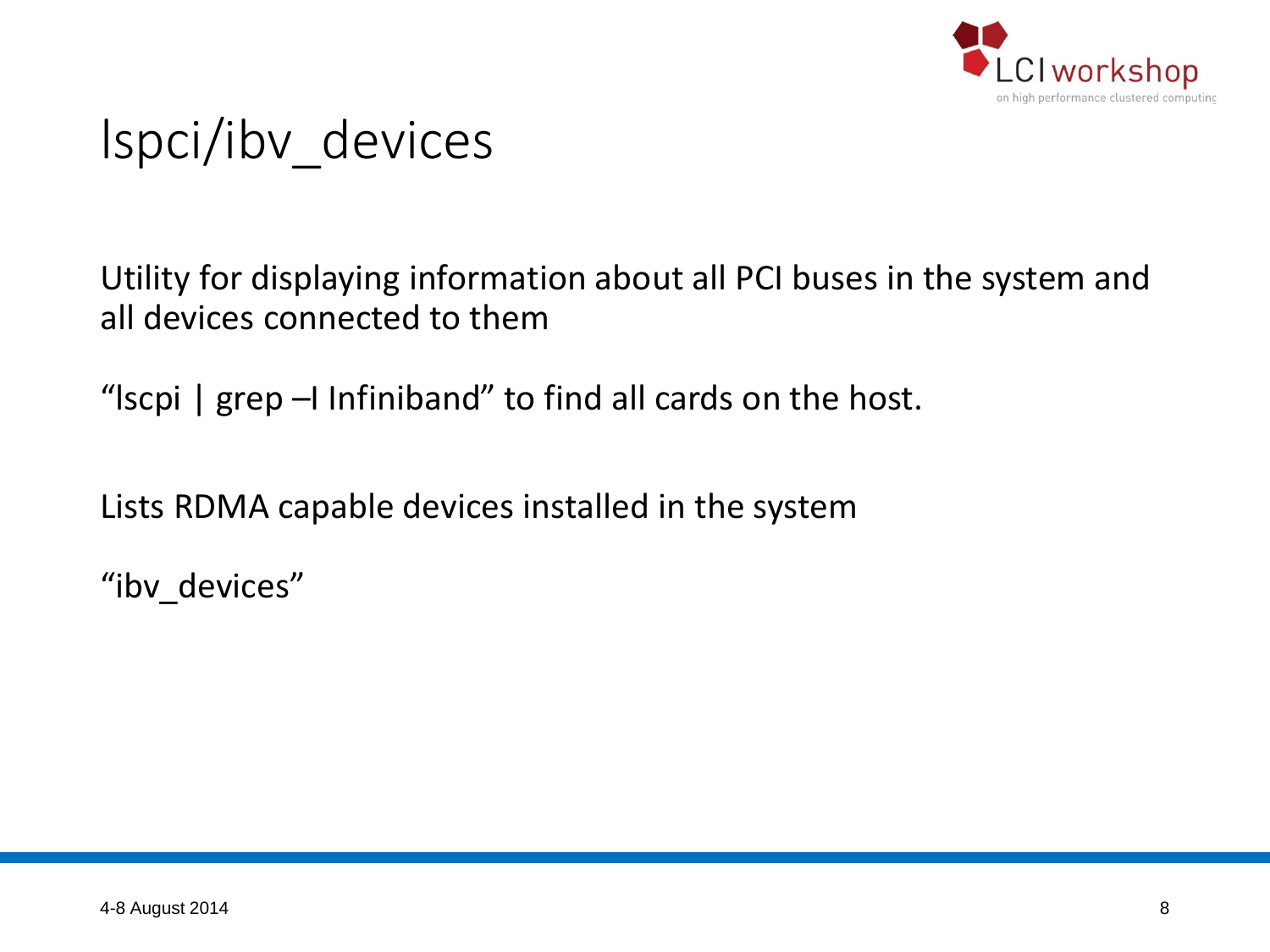

#### Is it active?

Check the state everewhere: "pdsh –a cat /sys/class/infiniband/mlx4\_0/ports/1/state"

Once all of the compute nodes report that port 1 is "ACTIVE", verify the speed on each port

This is a good first check for a bad cable or connection. Each port should report the same speed. For example, the output for double data rate (DDR) InfiniBand cards will be similar to "20 Gb/sec (4X DDR)"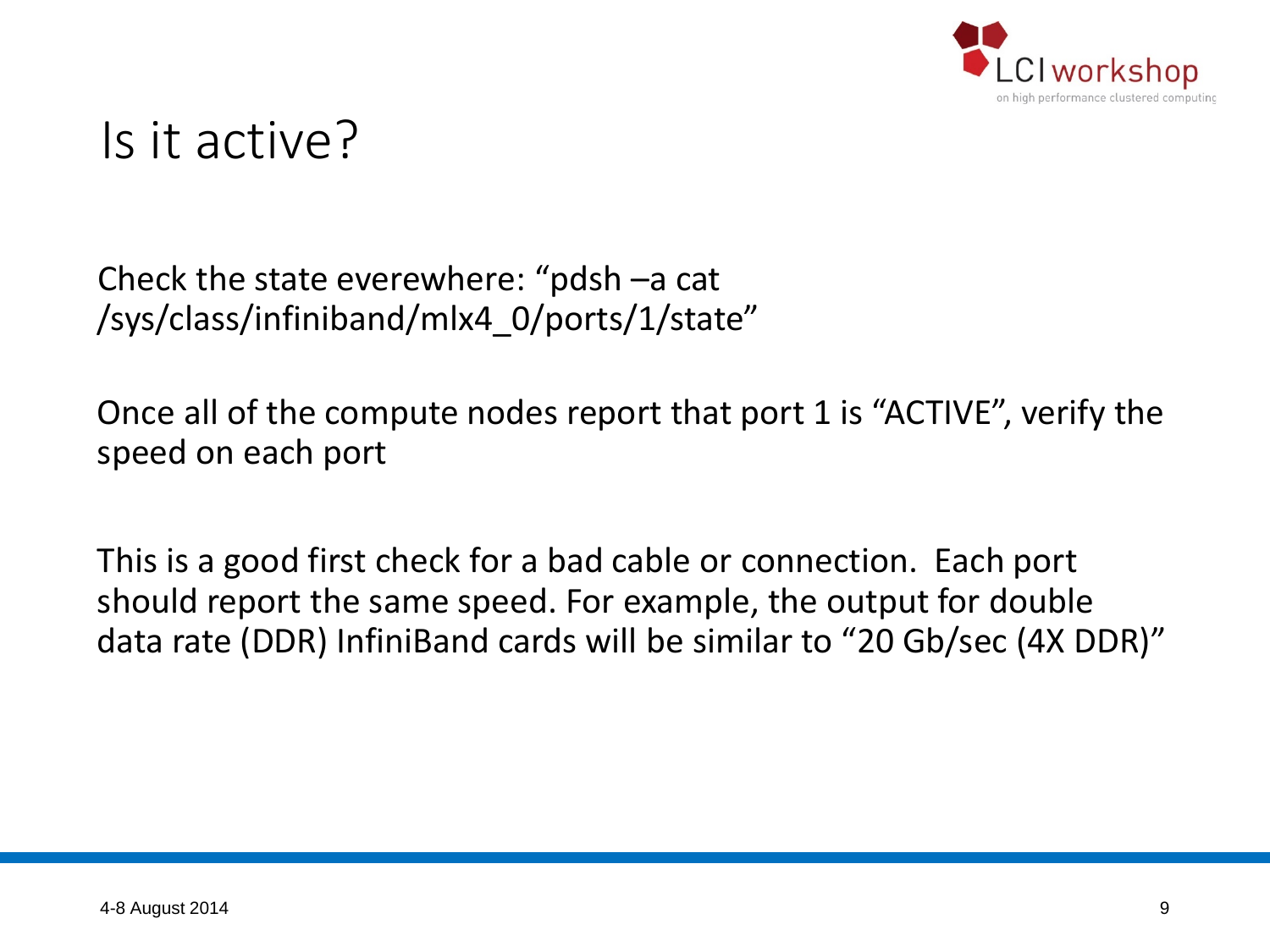

## Ibdiagnet

The main OFED tool for troubleshooting performance and connection<br>problems is ibdiagnet. This tool runs multiple tests, as specified on the<br>command line during the run, to detect errors related to the subnet, bad packets, and bad states. These errors are some of the more common seen during initial setup of Infiniband fabrics.

Ibdiagnet –pc –c 1000

Example output:

Loading IBDIAGNET from: /usr/lib64/ibdiagnet1.2<br>-W- Topology file is not specified.<br>Reports regarding cluster links will use direct routes. Loading IBDM from: /usr/lib64/ibdm1.2<br>-W- A few ports of local device are up. Since port-num was not specified (-p option), port 1 of device 1 will be used as the local port. -I- Discovering ... 17 nodes (1 Switches & 16 CA-s) discovered.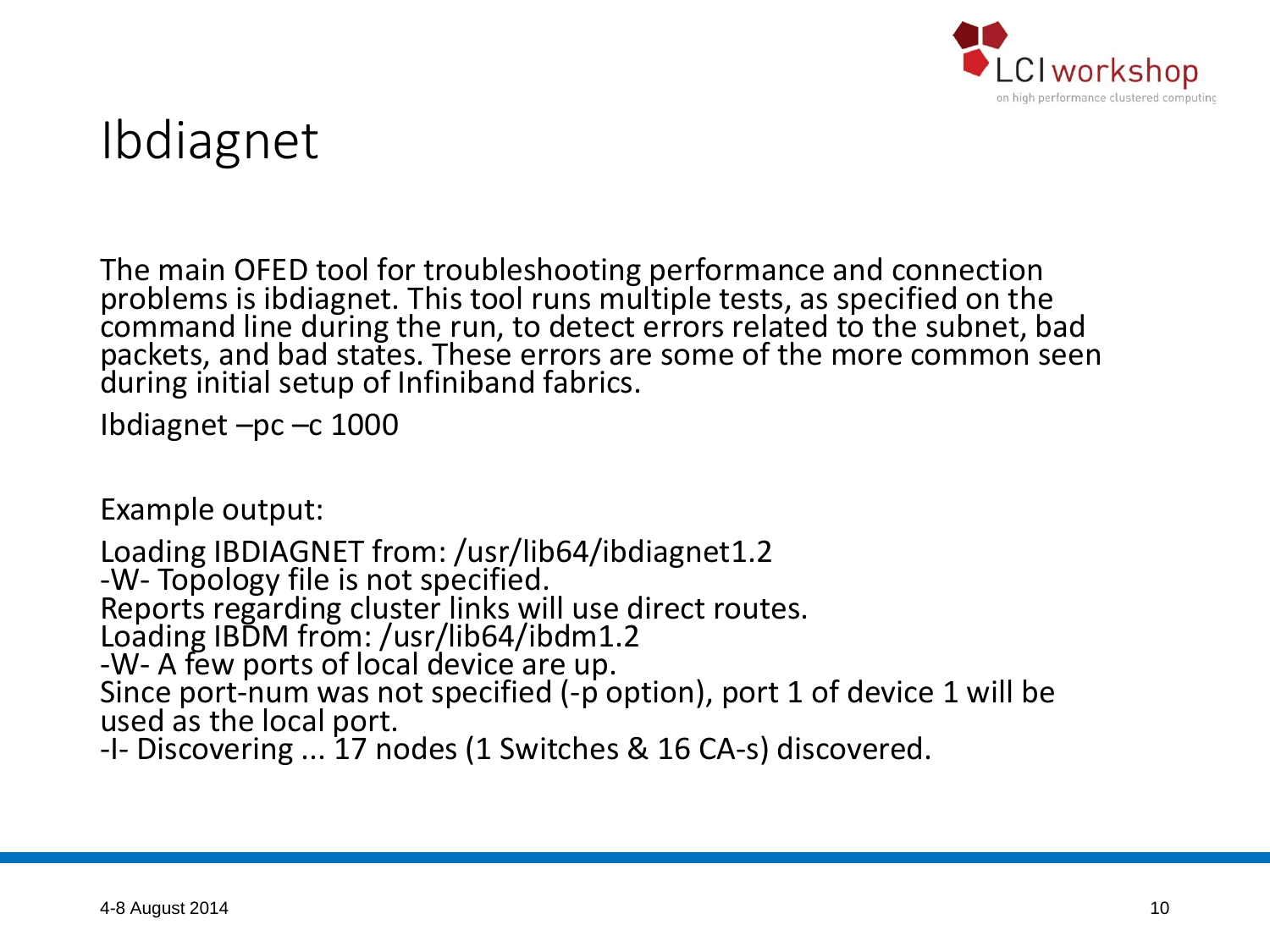

# Ibv\_devinfo/ibnetdiscover/ibstat

Ibv\_devinfo: Query RDMA devices on the system

ibnetdiscover: Discover the infiniband topology

Ibstat: queries basic status of Infiniband devices installed on system

**Ibstatus**: Default info for each port on each infiniband HCA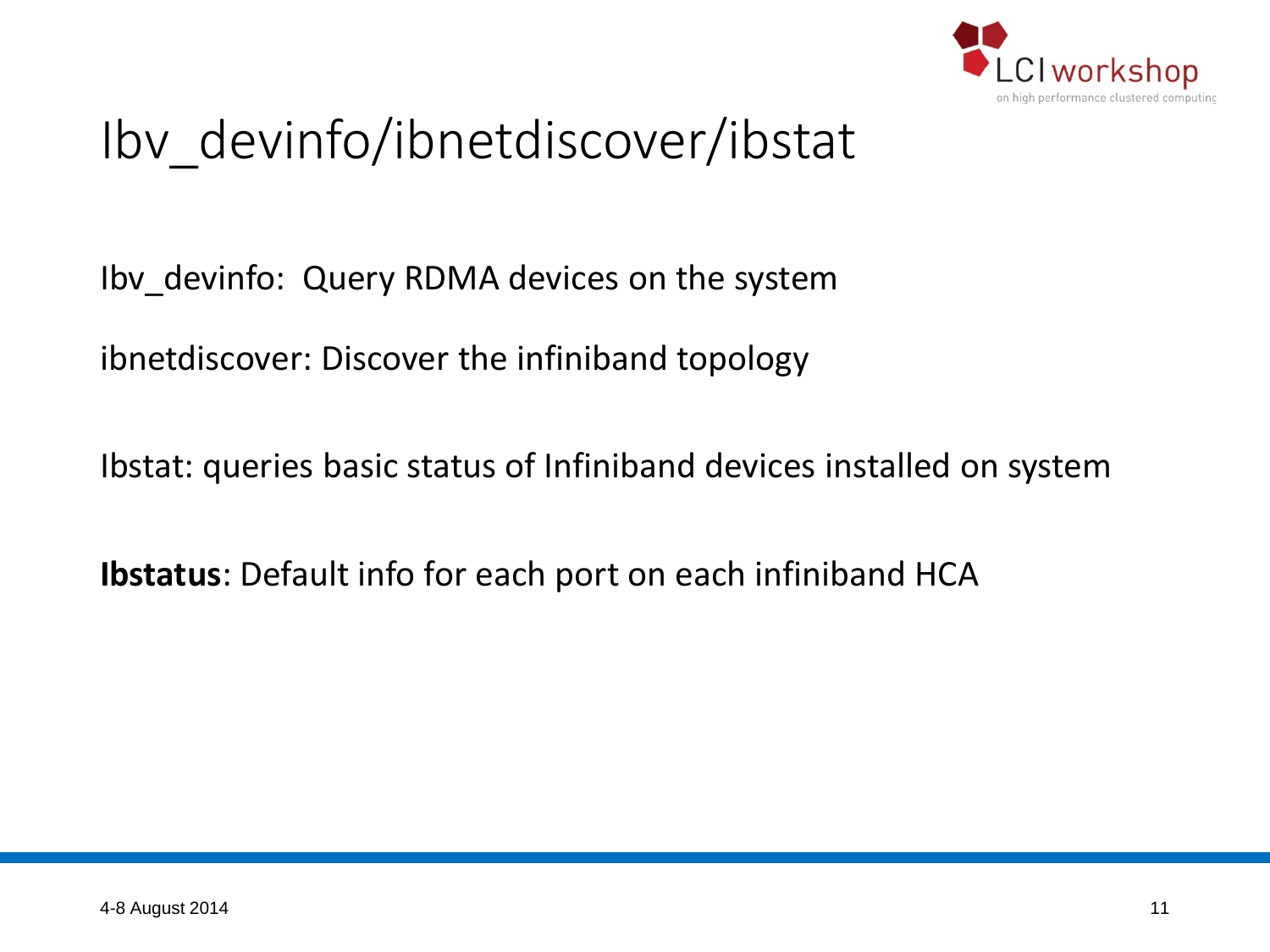

# Verifying ports are active

View the port status of your hardware with "ibv\_devinfo"

Sample output:

```
hca_id: ehca0
```

```
node_guid: 0002:5500:000c:d300 
sys_image_guid: 0000:0000:0000:0000 
vendor_id: 0x5076
vendor_part_id: 0 
hw_ver: 0x1000003 
phys_port_cnt: 2 
port: 1 
       state: PORT_ACTIVE (4) 
       max_mtu: 2048 (4) 
       active_mtu: 2048 (4) 
       sm_lid: 2 
       port lid: 16port_lmc: 0x00<br>……..
```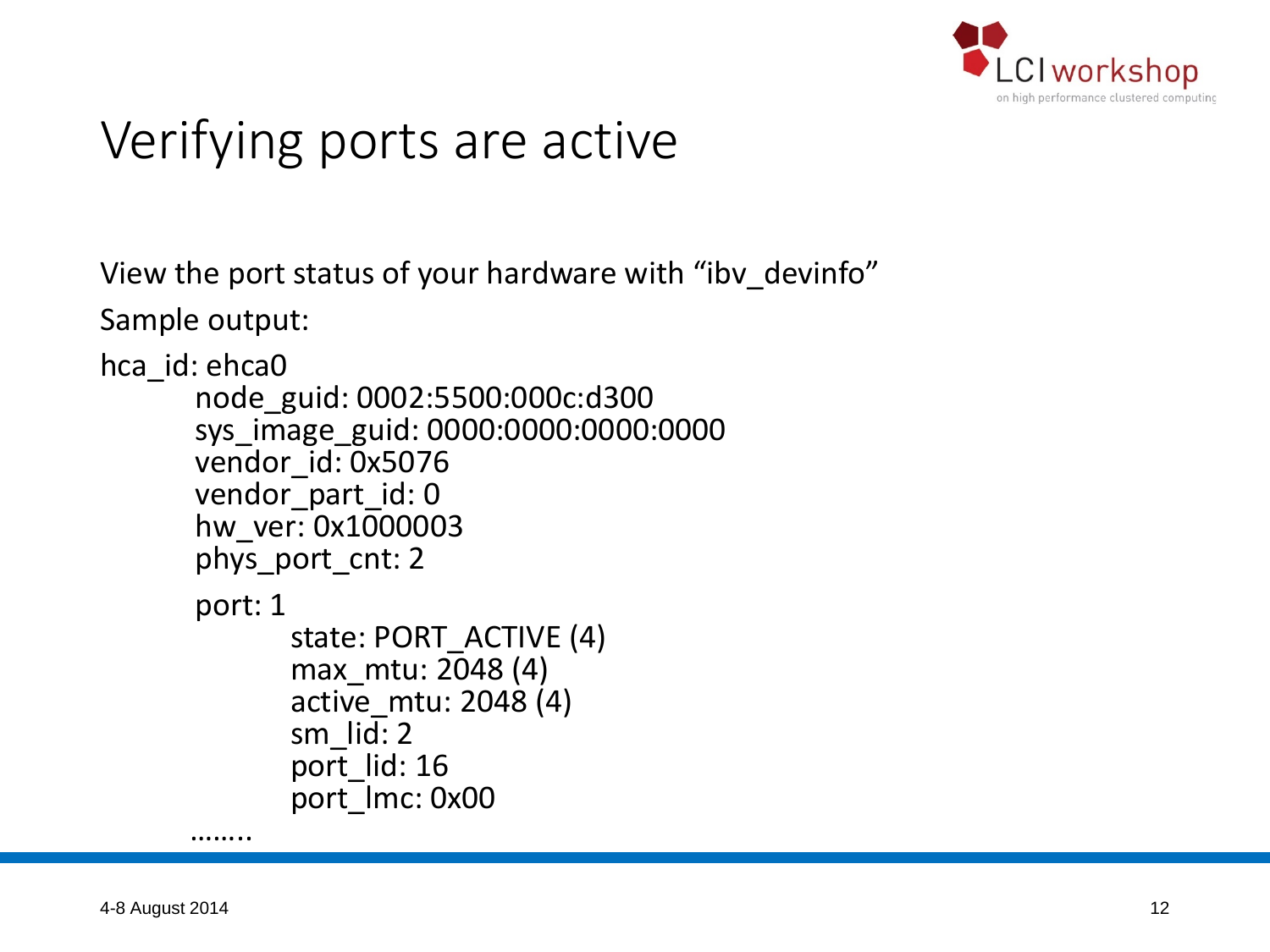

### Verify that RDMA is working

#### • System A:

- Note the IP address of the host
- Run the following command "ib\_write\_bw"
- System B:
	- Run the following command "ib\_write\_bw <dotted quad>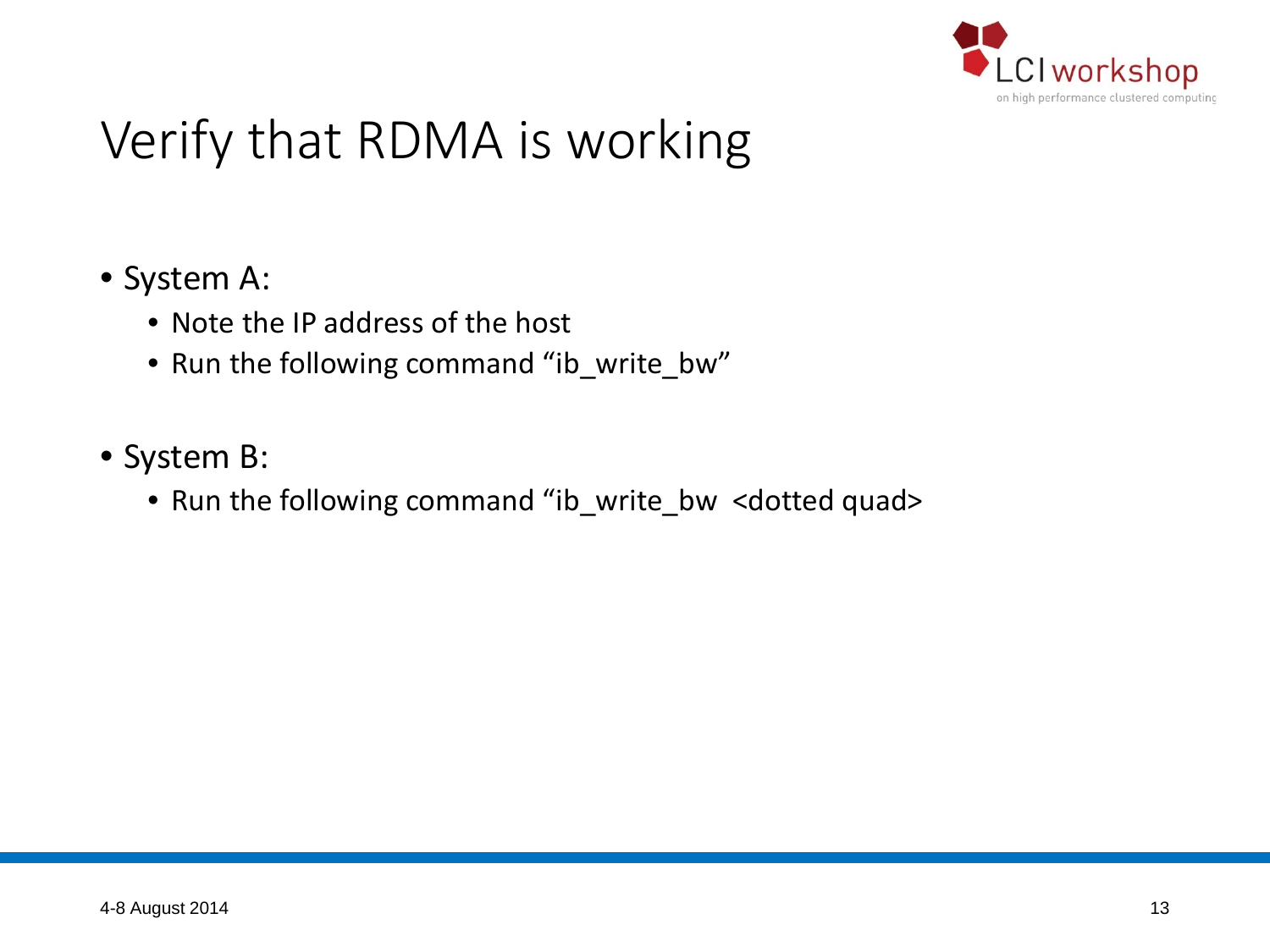

#### ibswitches

Show infiniband switch nodes in topology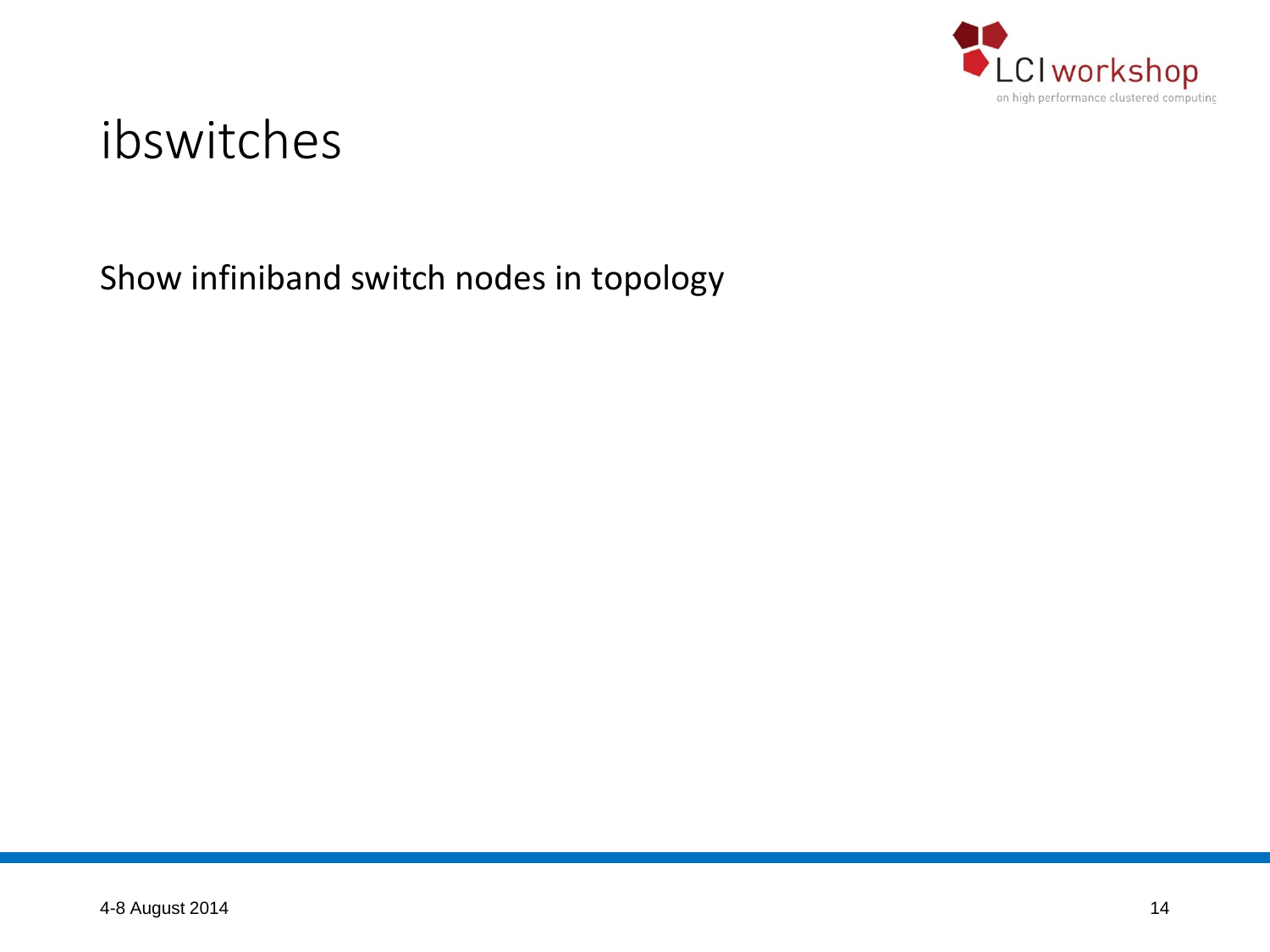

#### Ibhosts

To find other hosts with the IB HCAS, run the following command: ibhosts

Look for output similar to the following:

Ca: 0x0002c90300010458 ports 2 "elm3b199 HCA-1" Ca : 0x0002c903000128ec ports 2 "elm3b198 HCA-1"

To find the switches in the topology, run the command:

Ibswitches

Look for output similar to the following:

Switch : 0x00066a00d9000625 ports 24 "SilverStorm 9024 DDR \ GUID=0x00066a00d9000625" enhanced port 0 lid 1 lmc 0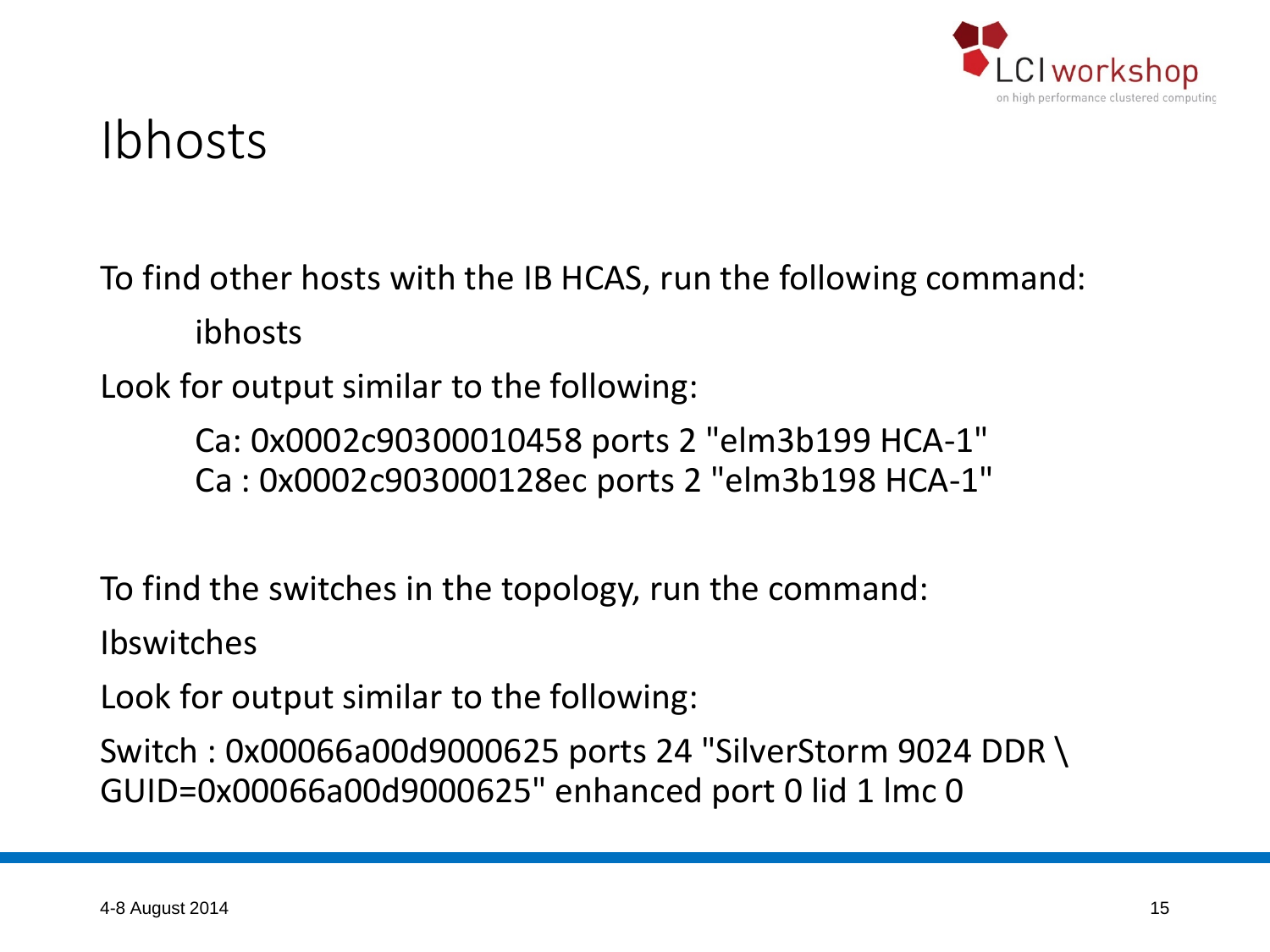

#### Ibdatacounts

To view the RDMA packet counts, use the **ibdatacounts** command.

To show port counters on LID 4 Port 2 use: "Ibdatacounts 4 2"

Similar output to this:

| o XmtData:1039851 |  |
|-------------------|--|
| o RcyData:1040646 |  |
| o XmtPkts:14447   |  |
| o RcvPkts:14461   |  |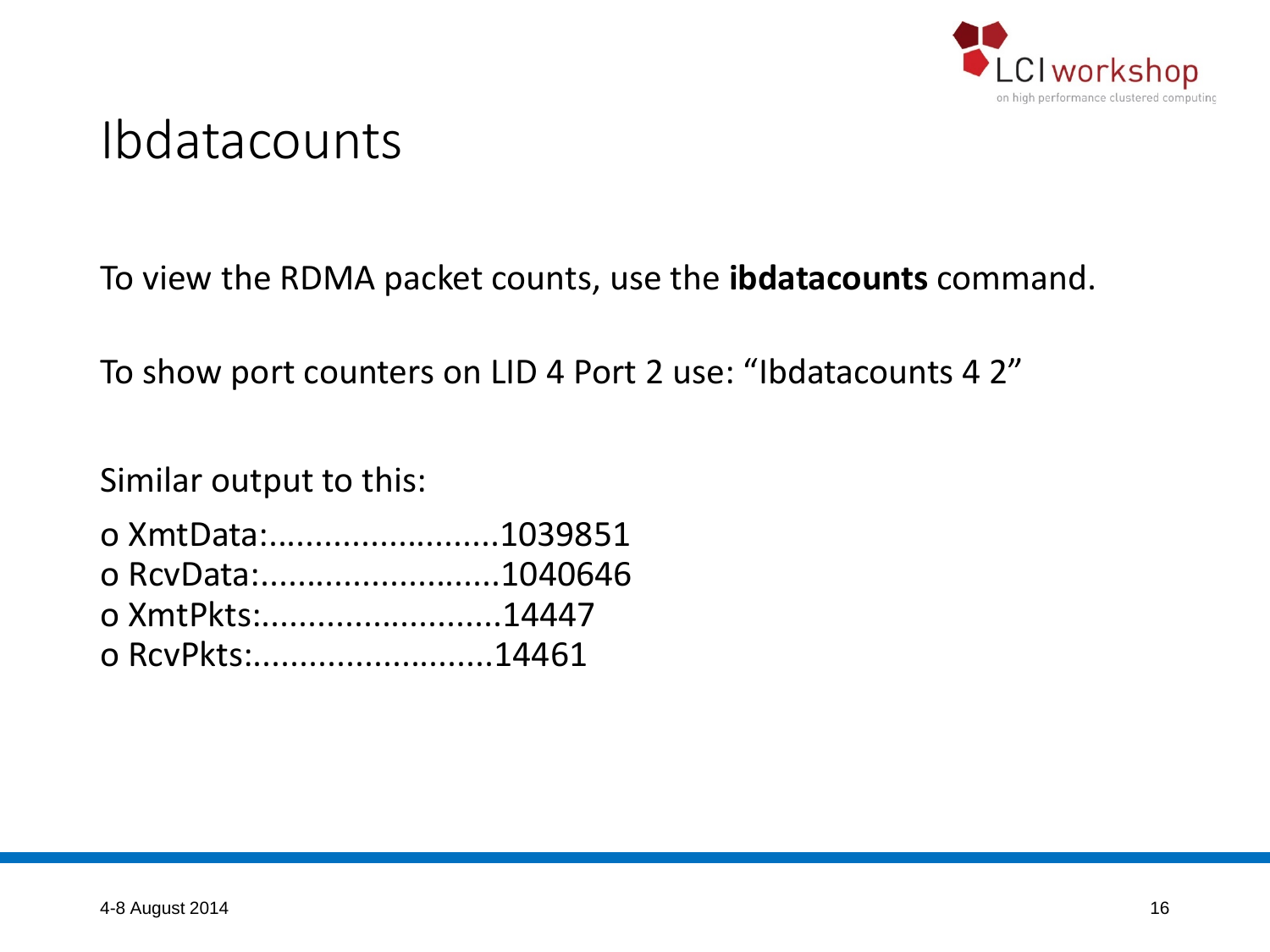

# Iblinkinfo.pl/perfquery

#### Report link info for all links in the fabric Gives all ports on all switches

Usage: iblinkinfo.pl –R

Performance counters per port for each HCA

Usage: perfquery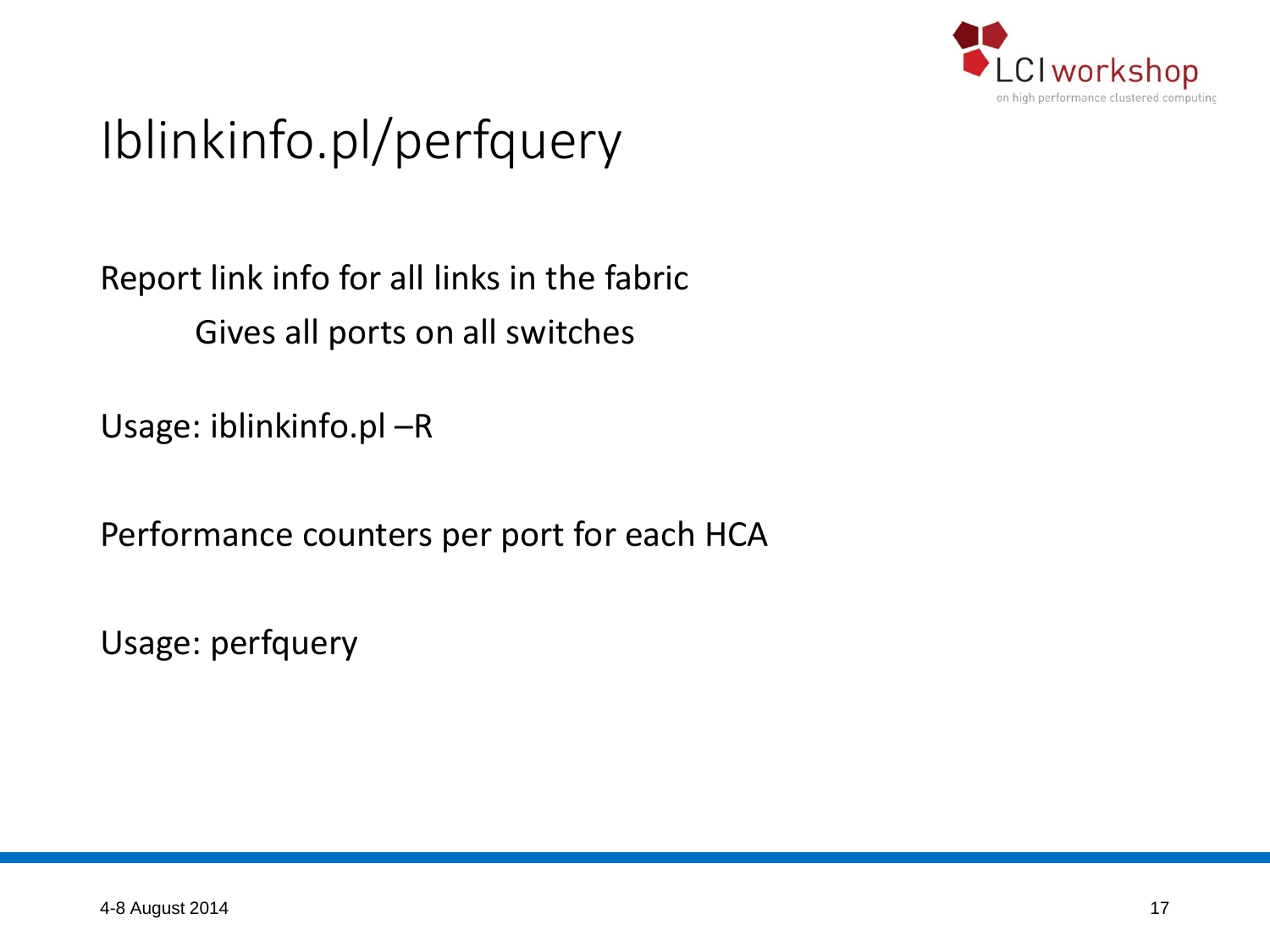

- Subnet manager logs
- System logs
- Switch management / switch logs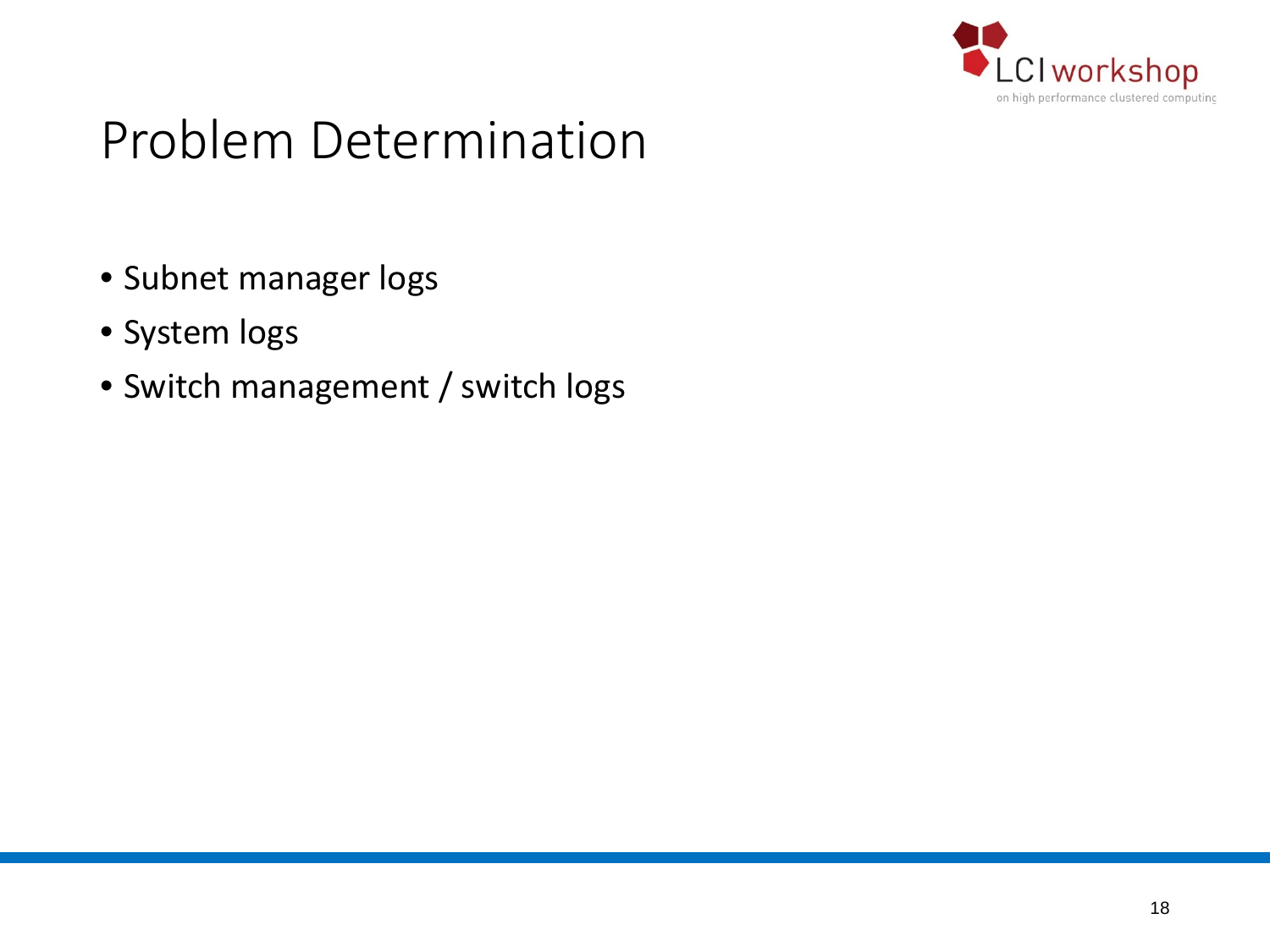

• Switch management / switch logs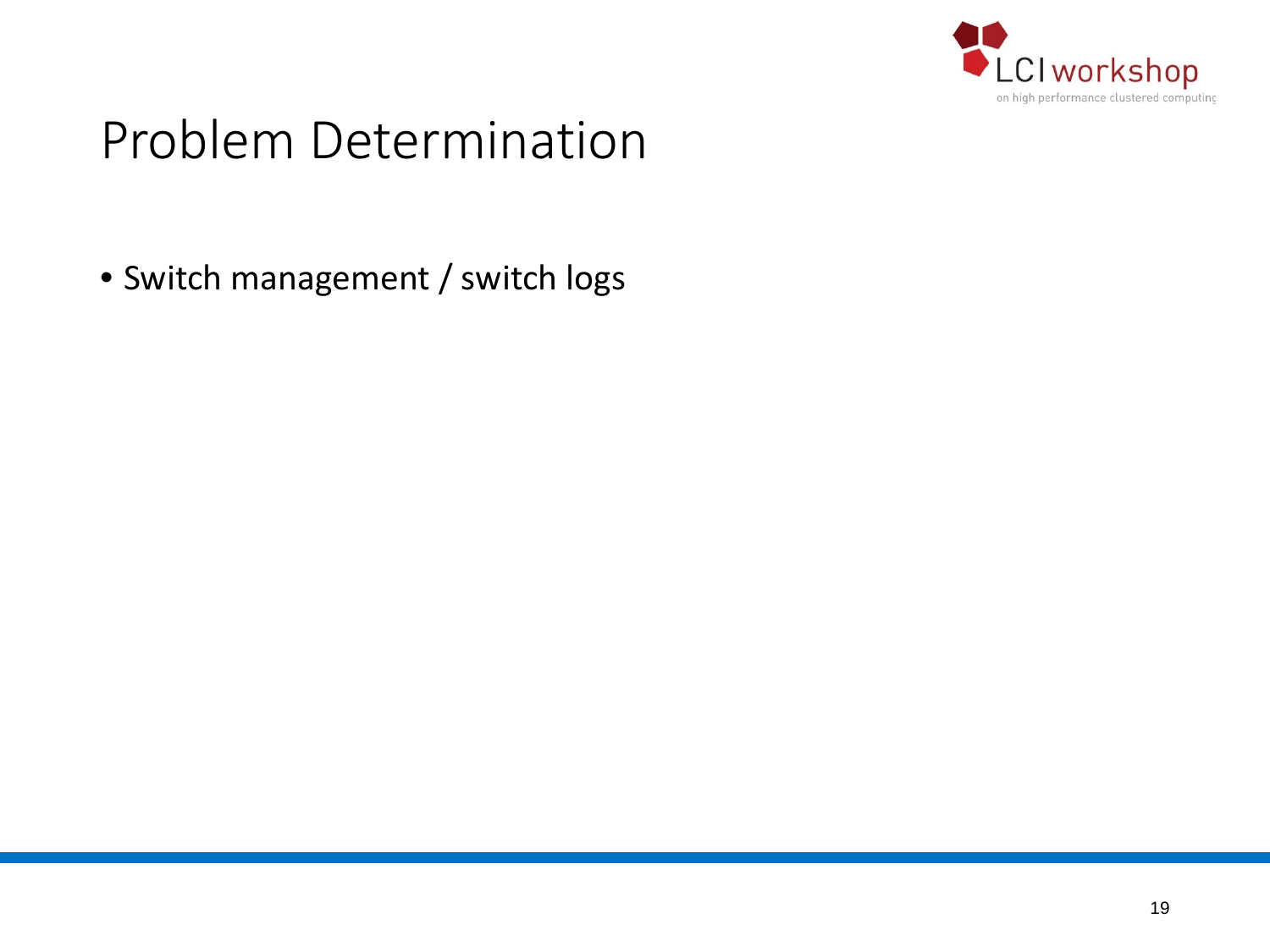

• What is a reasonable error rate?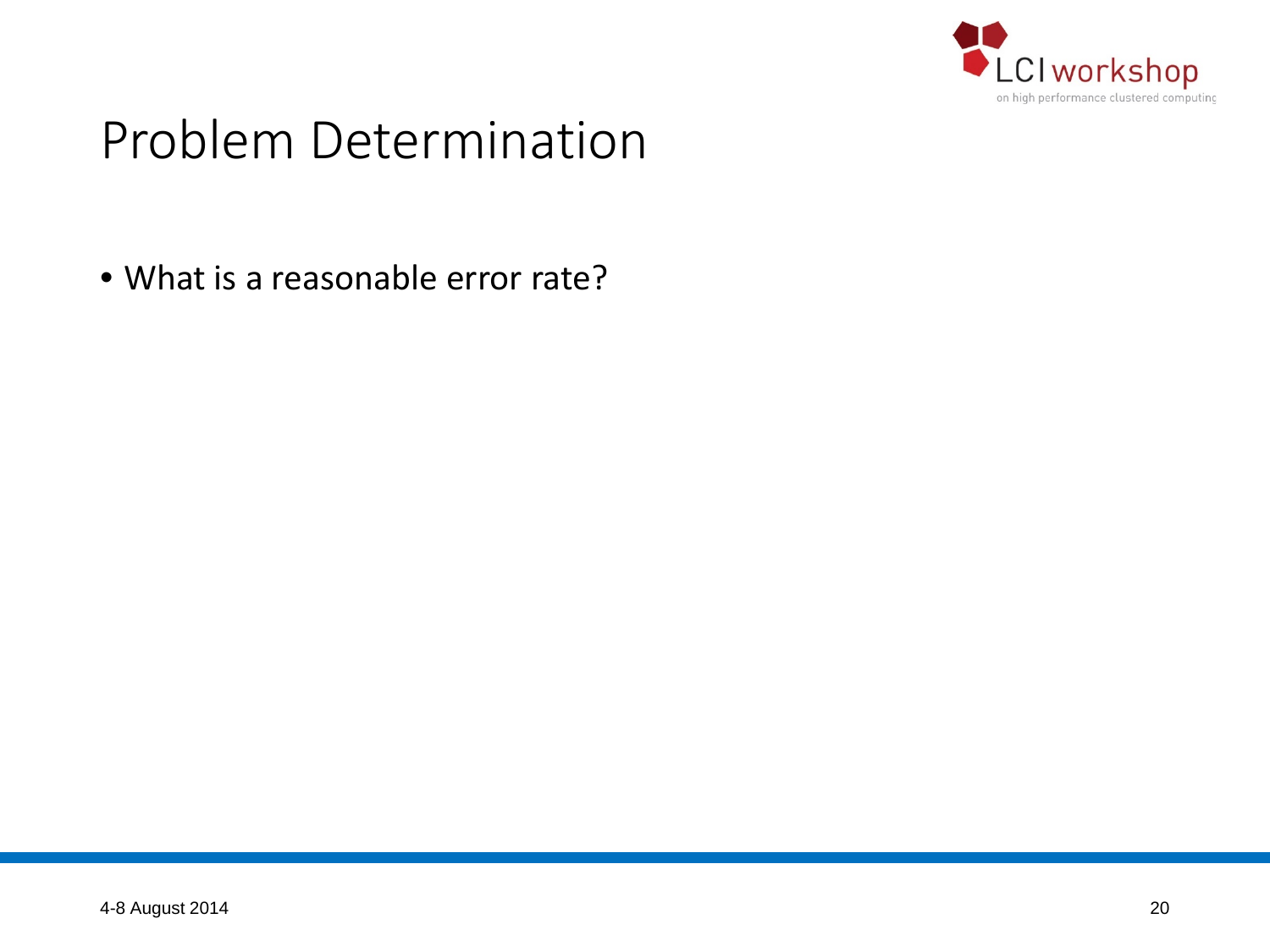

- How do you know when something isn't working?
	- Insertion of a node may show errors: this is reasonable!
- Know what to expect in a good configuration (snapshot)
	- OFED tools to look at results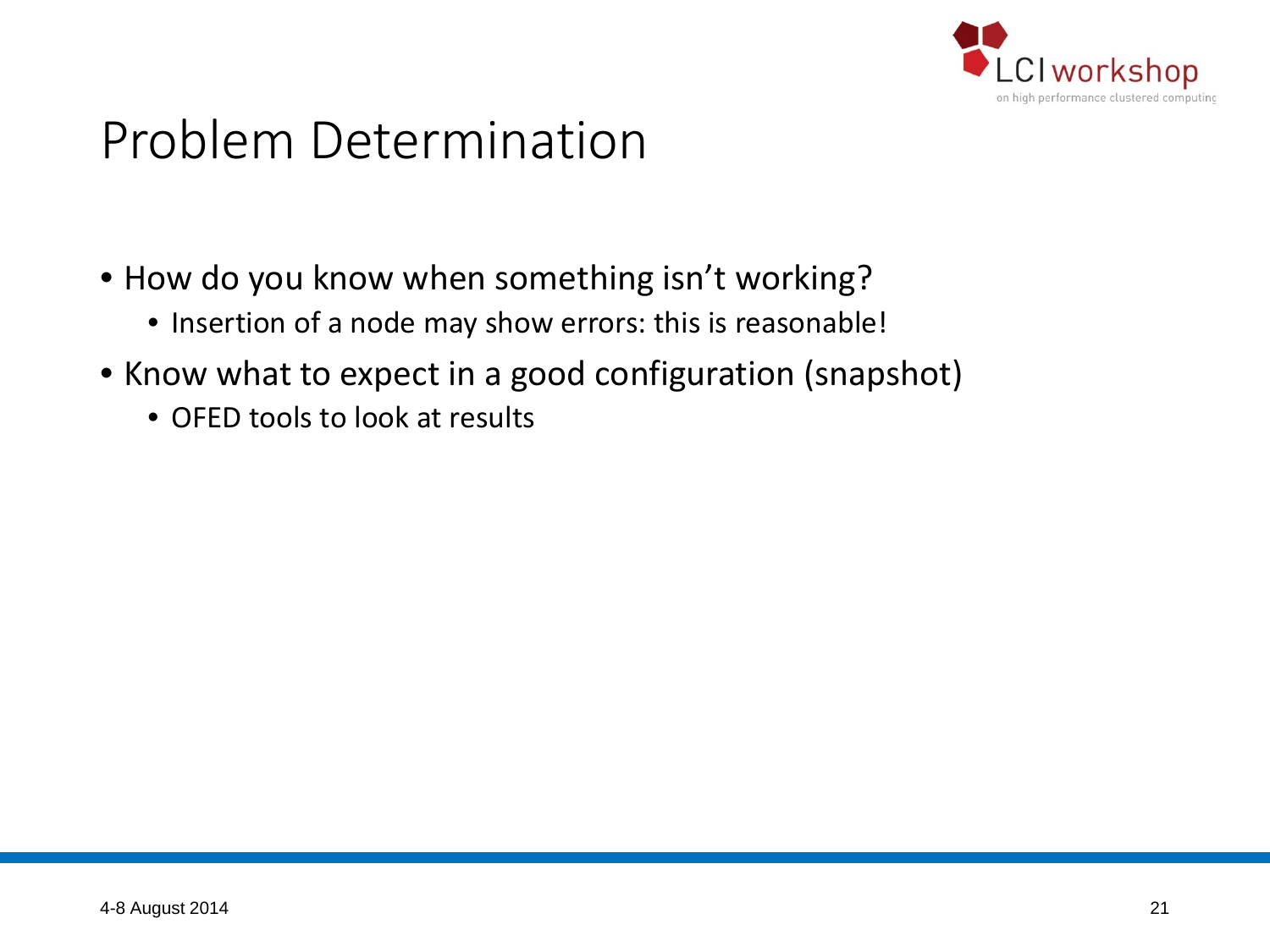

- How do you clear counters
	- "ibcheckerrors" generates a TON of errors from a port being down to transmissions error. After troubleshooting, you should clear the error counters to make it easier to debug things next time.

The output of 'ibcheckerrors' can be confusing when you're trying to determine which physical ports the errors are happening on. A good way to see which 'lid' an error happens on is by using the tool 'ibnetdiscover' to print out your entire, active IB network layout.

• "ibclearerrors" does what you expect.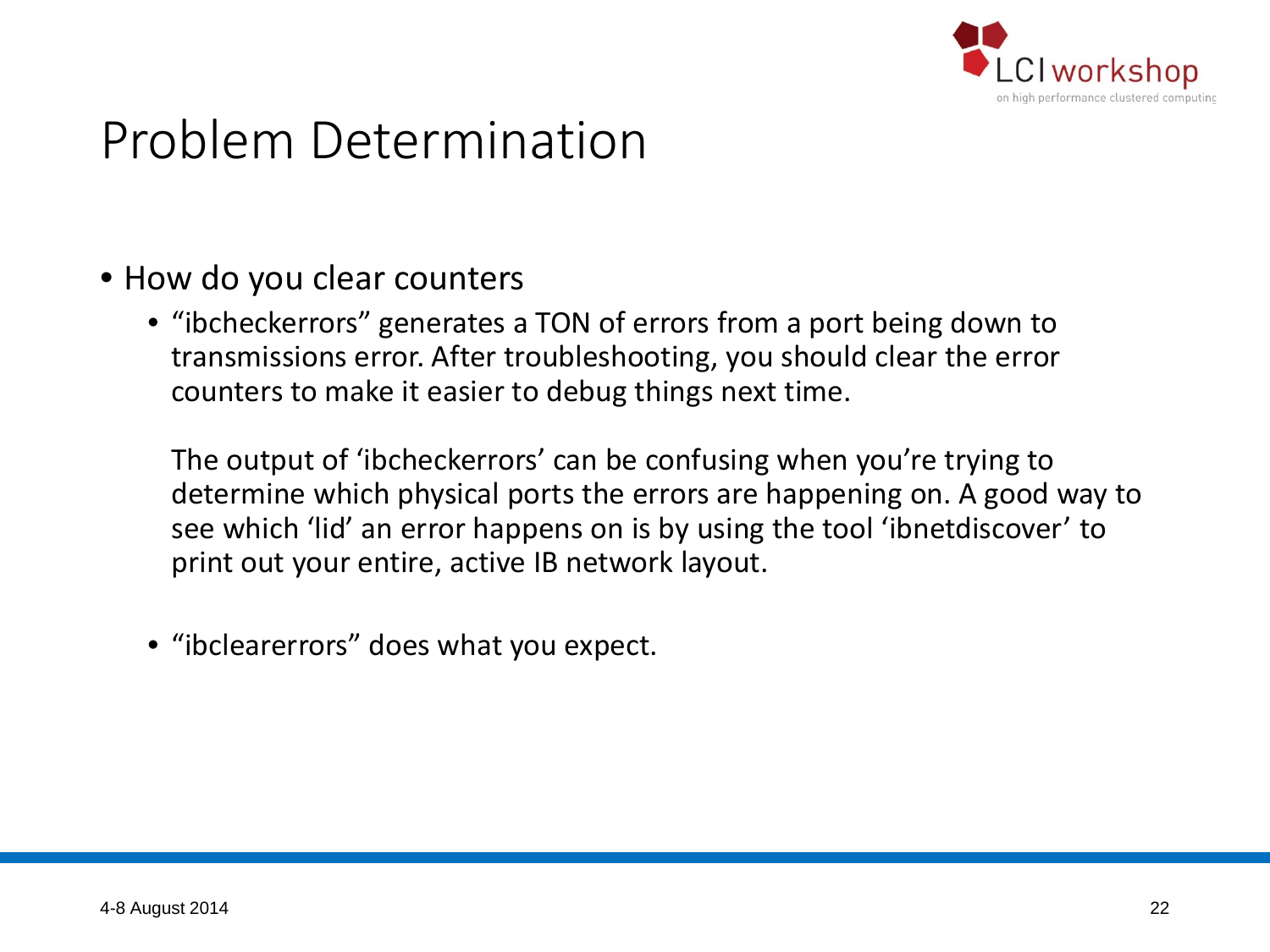

#### Counters

| <b>Counter</b>              | Explanation                                                                                                                        |
|-----------------------------|------------------------------------------------------------------------------------------------------------------------------------|
| SymbolErrorCounter          | Total number of minor link errors detected on one or<br>more physical lanes.                                                       |
| LinkErrorRecovery-Counter   | Total number of times the Port Training<br>state machine has successfully completed the link error<br>recovery process.            |
| LinkDownedCounter           | Total number of times the Port Training state machine<br>has failed the link error recovery process and downed<br>the<br>link.     |
| <b>PortRevErrors</b>        | Total number of packets containing an error that were<br>received on the port.                                                     |
| PortRcvRemotePhysicalErrors | Total number of packets marked with the<br>EBP delimiter received on the port.                                                     |
| PortRcvSwitchRelayErrors    | Total number of packets received on the port that were<br>discarded because they could not be forwarded by the<br>switch<br>relay. |
| <b>PortXmitDiscards</b>     | Total number of outbound packets discarded by the<br>port because the port is down or congested.                                   |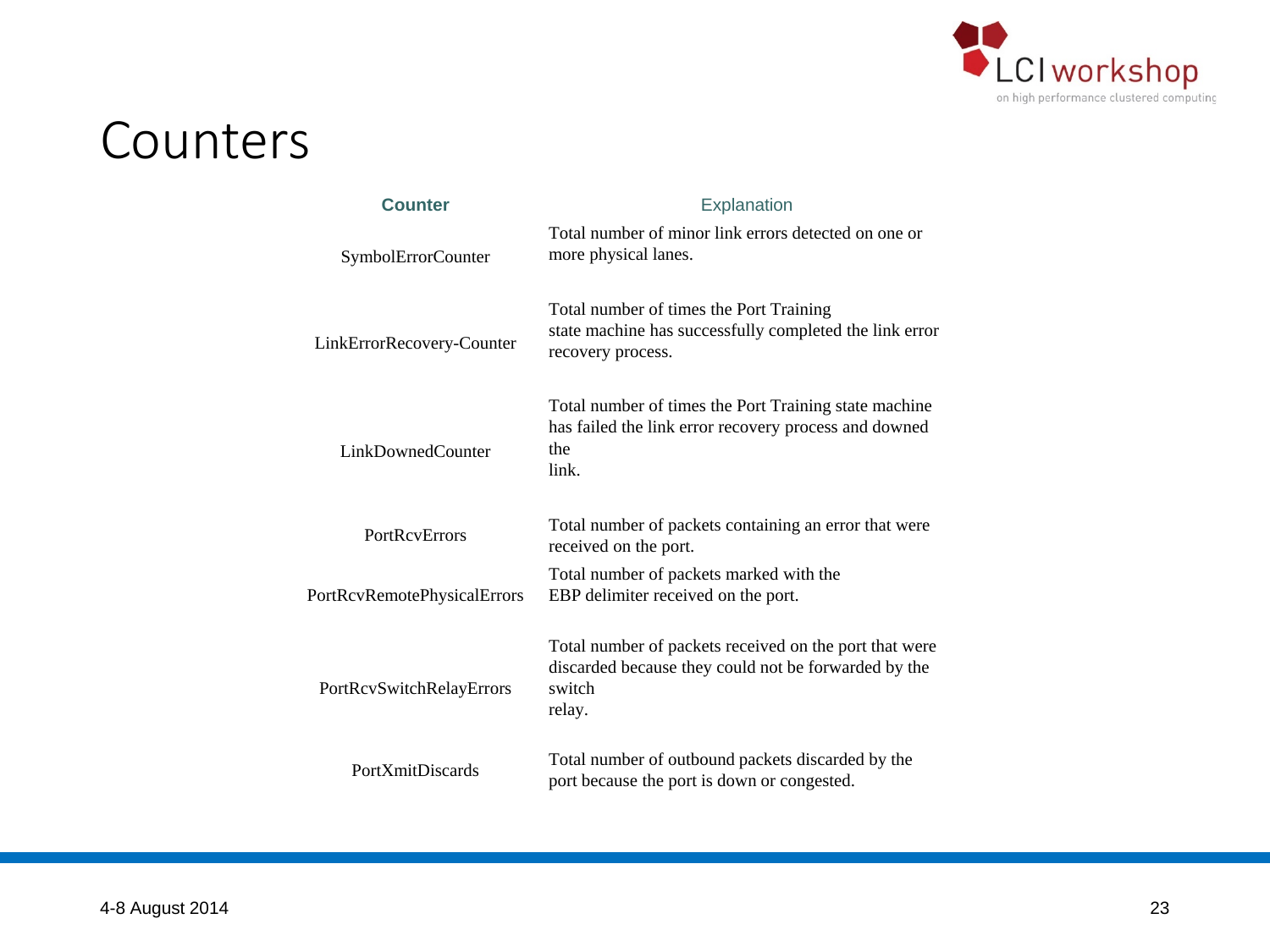

# Counters (cont.)

| <b>PortXmitConstraintErrors</b>     | Total number of packets not transmitted from the port<br>for the following reasons:<br>- FilterRawOutbound is true and packet is raw<br>- PartitionEnforcementOutbound is true and packet fails<br>partition key check or IP version check         |
|-------------------------------------|----------------------------------------------------------------------------------------------------------------------------------------------------------------------------------------------------------------------------------------------------|
| <b>PortRcyConstraintErrors</b>      | Total number of packets received on the port that are<br>discarded for the following reasons:<br>- FilterRawInbound is true and packet is raw<br>- PartitionEnforcementInbound is true and packet fails<br>partition key check or IP version check |
| LocalLinkIntegrityErrors            | The number of times that the count of local<br>physical errors exceeded the threshold specified by<br>LocalPhyErrors                                                                                                                               |
| <b>ExcessiveBufferOverrunErrors</b> | The number of times that OverrunErrors consecutive<br>flow control update periods occurred, each having at<br>least<br>one overrun error                                                                                                           |
| VL15Dropped                         | Number of incoming VL15 packets dropped due to<br>resource limitations (e.g., lack of buffers) in the port.                                                                                                                                        |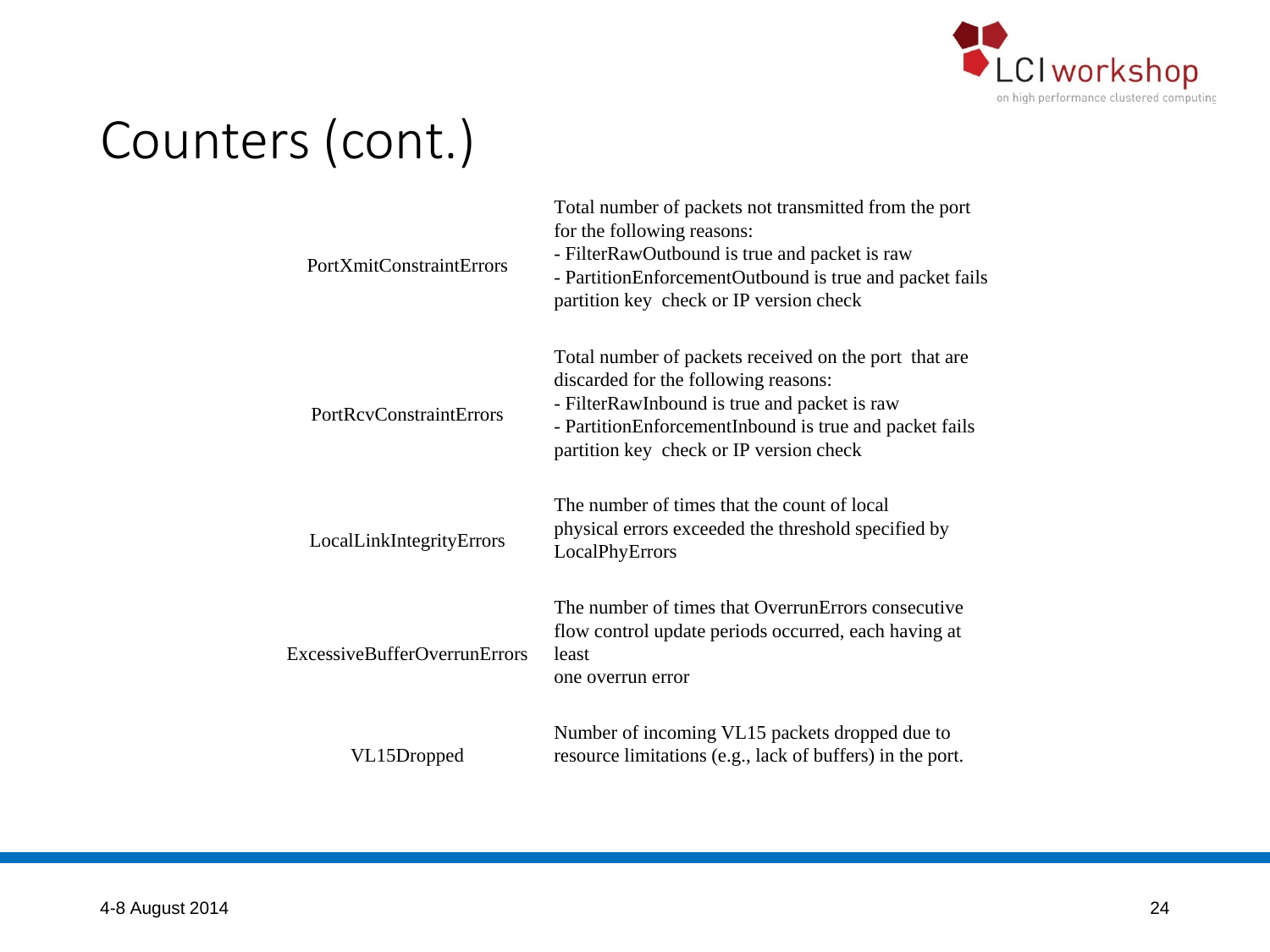

# Counters (cont.)

| PortXmitData       | Total number of data octets, divided by 4,<br>transmitted on all VLs from the port. This includes all<br>octets between (and not<br>including) the start of packet delimiter and the VCRC,<br>and may include<br>packets containing errors It excludes all link packets. |
|--------------------|--------------------------------------------------------------------------------------------------------------------------------------------------------------------------------------------------------------------------------------------------------------------------|
| PortRcvData        | Total number of data octets, divided by 4, received on<br>all VLs at the port. This includes all octets between<br>(and not<br>including) the start of packet delimiter and the VCRC,<br>and may include<br>packets containing errors It excludes all link packets.      |
| PortXmitPkts       | Total number of packets transmitted on all VLs from<br>the port. This may include packets with errors and<br>excludes link packets.                                                                                                                                      |
| <b>PortRcvPkts</b> | Total number of packets, including packets containing<br>errors and excluding link packets, received from all<br>VLs on the port.                                                                                                                                        |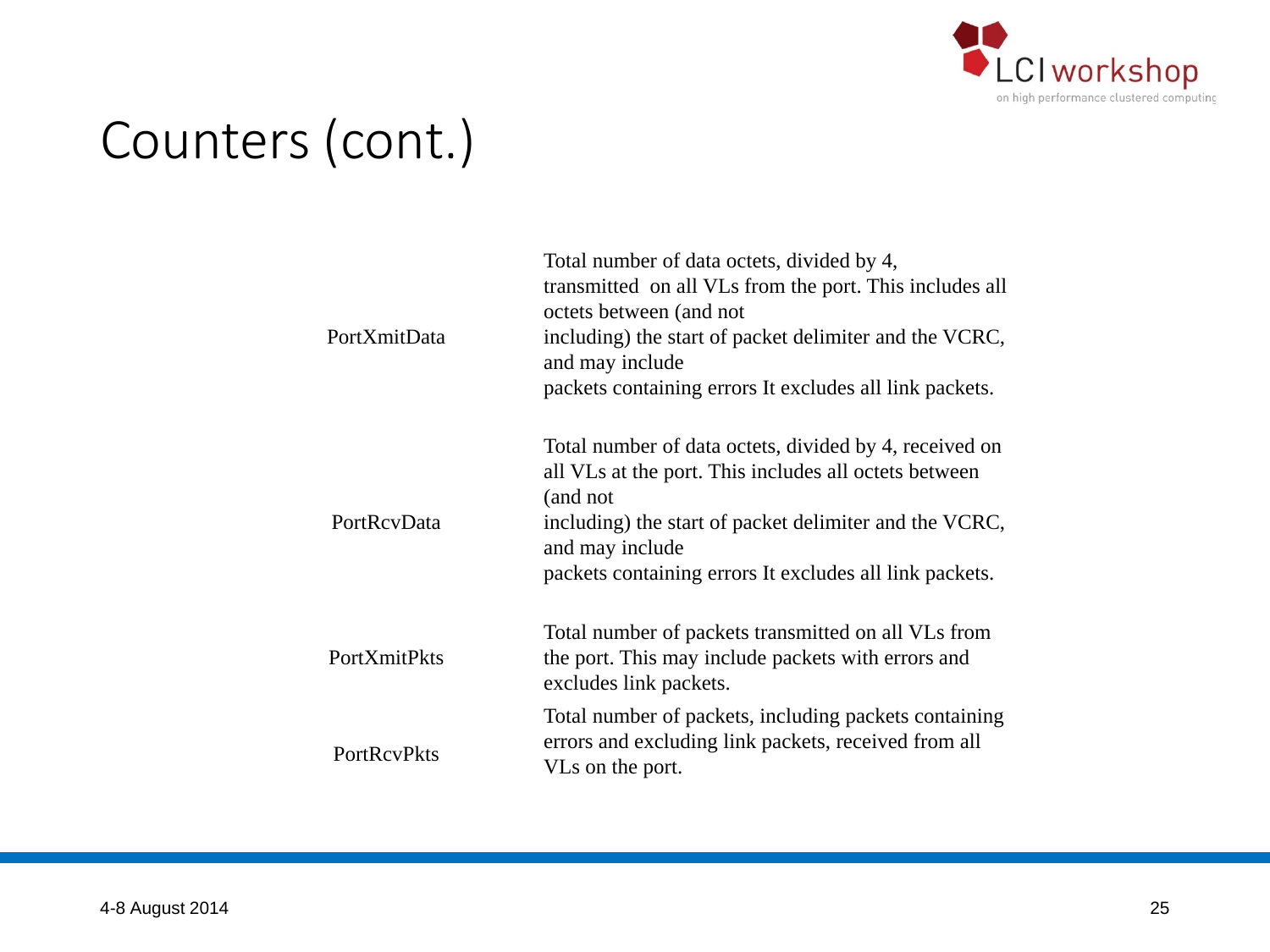

- Understanding expected behavior vs abnormal behavior
	- What is baseline? How do you get a baseline performance?
	- IPoIB tests are common
	- Run throughput tests
		- Start server side IB UD throughput test
			- ib send bw -a -c UD -d mlx4 0 -i 2
		- Start client side IB UD throughput test
			- ib\_send\_bw -a -c UD -d mlx4\_0 -i 2 10.10.11.8
	- Run latency test
		- Start server side IB UD latency test
			- ib send lat -a -c UD -d mlx4 0 -i 2
		- Start client side IB UD latency test
			- ib send lat -a -c UD -d mlx4 0 -i 2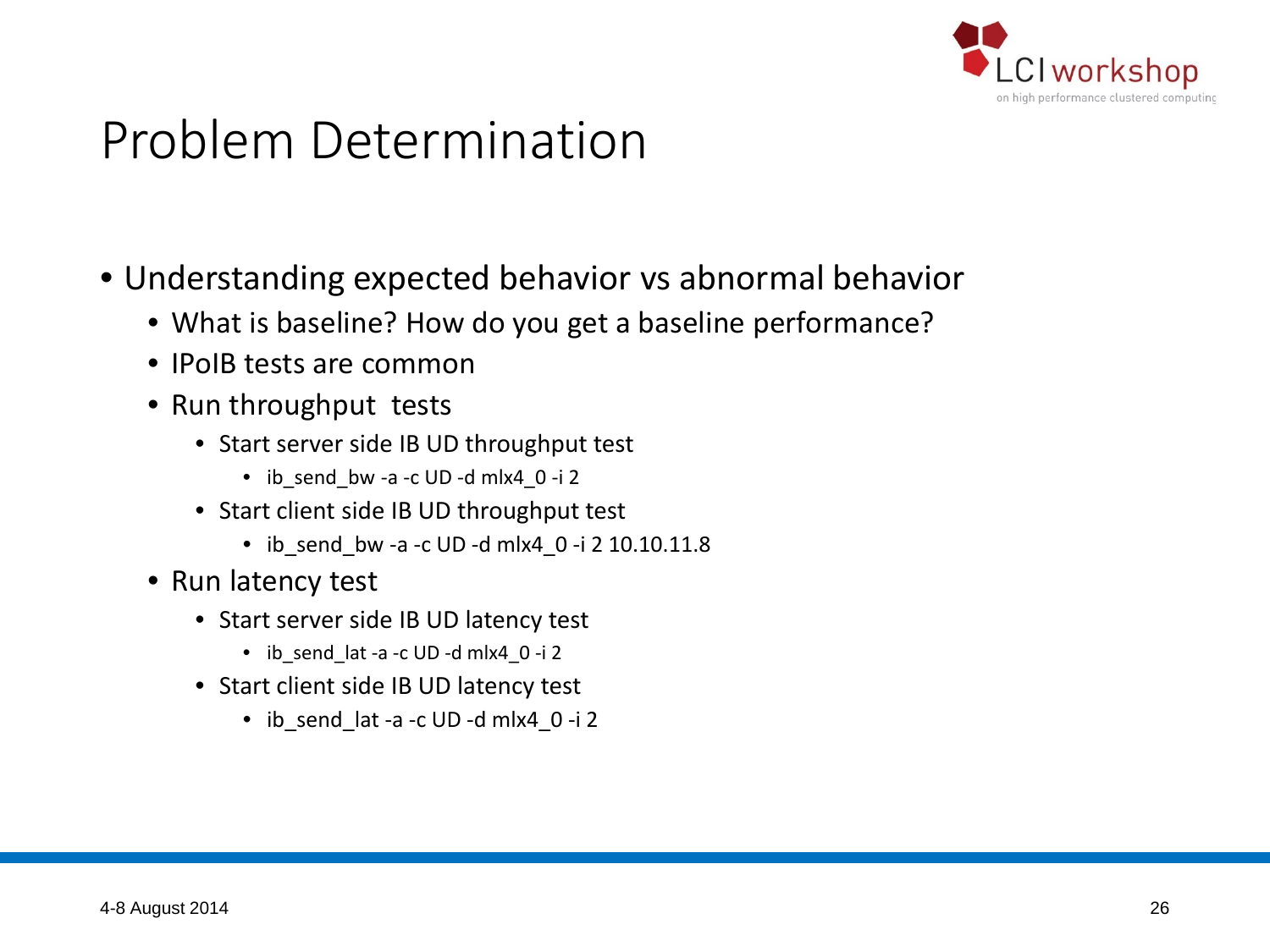

#### • Tools to monitor

- Ohio Supercomputer Center tools
	- IB ping, bandwidth, latency tests
- Applications may show problems that tools may not